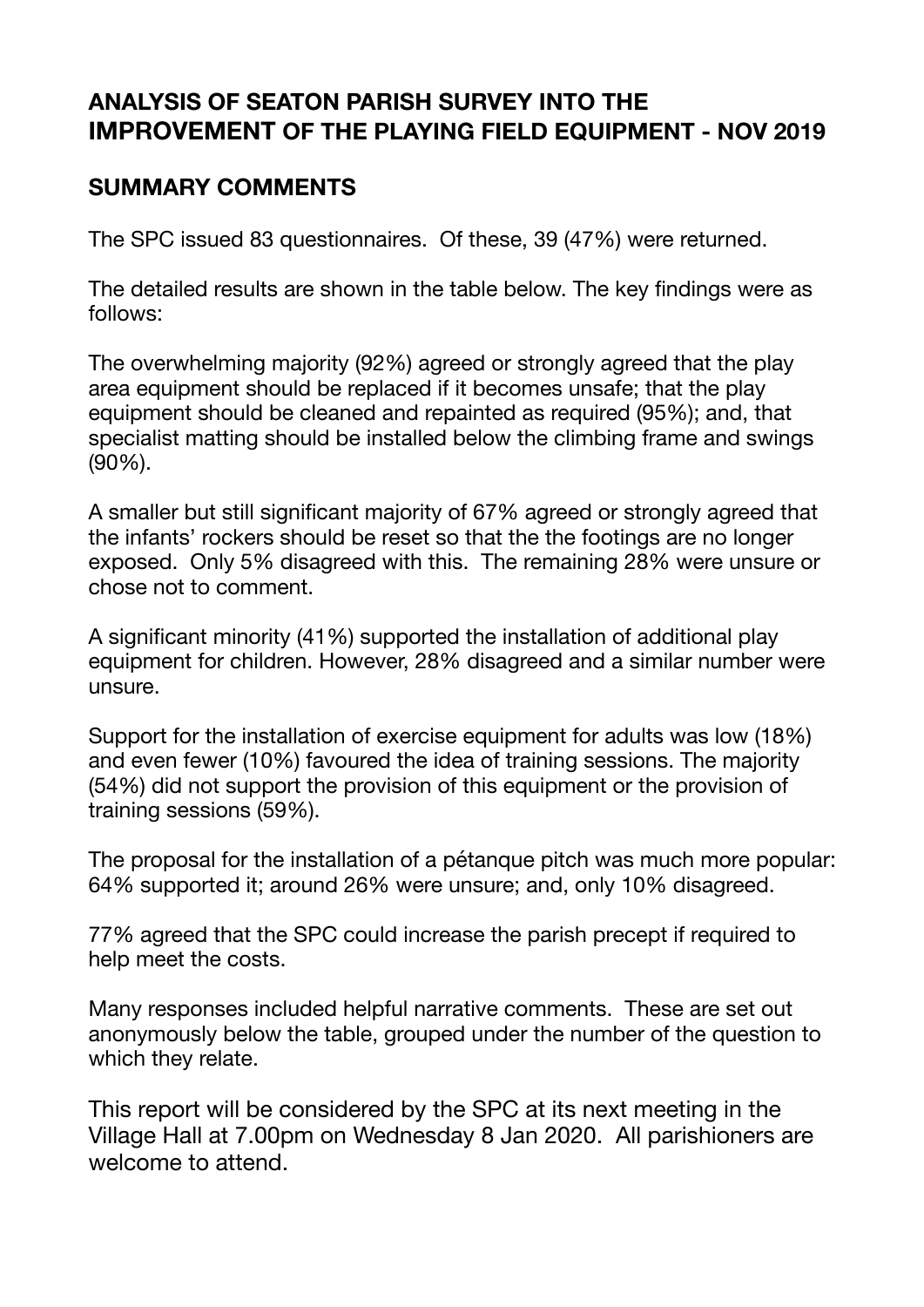|                | Questions                                                                                   | Please indicate your preference by ticking one answer to each question<br>below.                       |       |                |                      |                           |
|----------------|---------------------------------------------------------------------------------------------|--------------------------------------------------------------------------------------------------------|-------|----------------|----------------------|---------------------------|
|                |                                                                                             | Strongly<br>Agree                                                                                      | Agree | Disagree       | Strongly<br>Disagree | Not Sure/No<br>Comment    |
| $\mathbf{1}$   | Decommission<br>equipment which<br>becomes unsafe and<br>DO NOT REPLACE IT?                 | 1                                                                                                      |       | 14             | 20                   | 4                         |
| $\mathbf{2}$   | Replace equipment<br>which becomes unsafe?                                                  | 19                                                                                                     | 17    |                |                      | $\ensuremath{\mathsf{3}}$ |
| 3              | Clean and repaint<br>existing equipment as<br>required?                                     | 21                                                                                                     | 16    |                |                      | $\overline{2}$            |
| $\overline{4}$ | Install specialist matting<br>below the Climbing<br>Frame and Swings?                       | 19                                                                                                     | 16    | 1              |                      | 3                         |
| 5              | Reset the Infants'<br>Rockers so footings are<br>no longer exposed?                         | 15                                                                                                     | 11    | $\overline{c}$ |                      | 11                        |
| 6              | Install additional<br>equipment for children?                                               | 6                                                                                                      | 10    | 11             |                      | 12                        |
| $\overline{7}$ | Install exercise<br>equipment for adults?                                                   | $\overline{c}$                                                                                         | 5     | 11             | 10                   | 11                        |
| 11             | Provide training<br>sessions for adults to<br>promote the use of new<br>exercise equipment? | 1                                                                                                      | 3     | 13             | 10                   | 12                        |
| 9              | Install an area for<br>Petanque?                                                            | 6                                                                                                      | 19    | $\overline{c}$ | $\overline{c}$       | 10                        |
|                | 10 Increase the parish<br>precept to help meet<br>the costs?                                | 4                                                                                                      | 26    | $\Lambda$      | $\overline{c}$       | 3                         |
| 11             | Any other suggestions?                                                                      | Please see narrative comments below. These are arranged in groups for<br>each question numbered above. |       |                |                      |                           |
|                |                                                                                             |                                                                                                        |       |                |                      |                           |
|                |                                                                                             |                                                                                                        |       |                |                      |                           |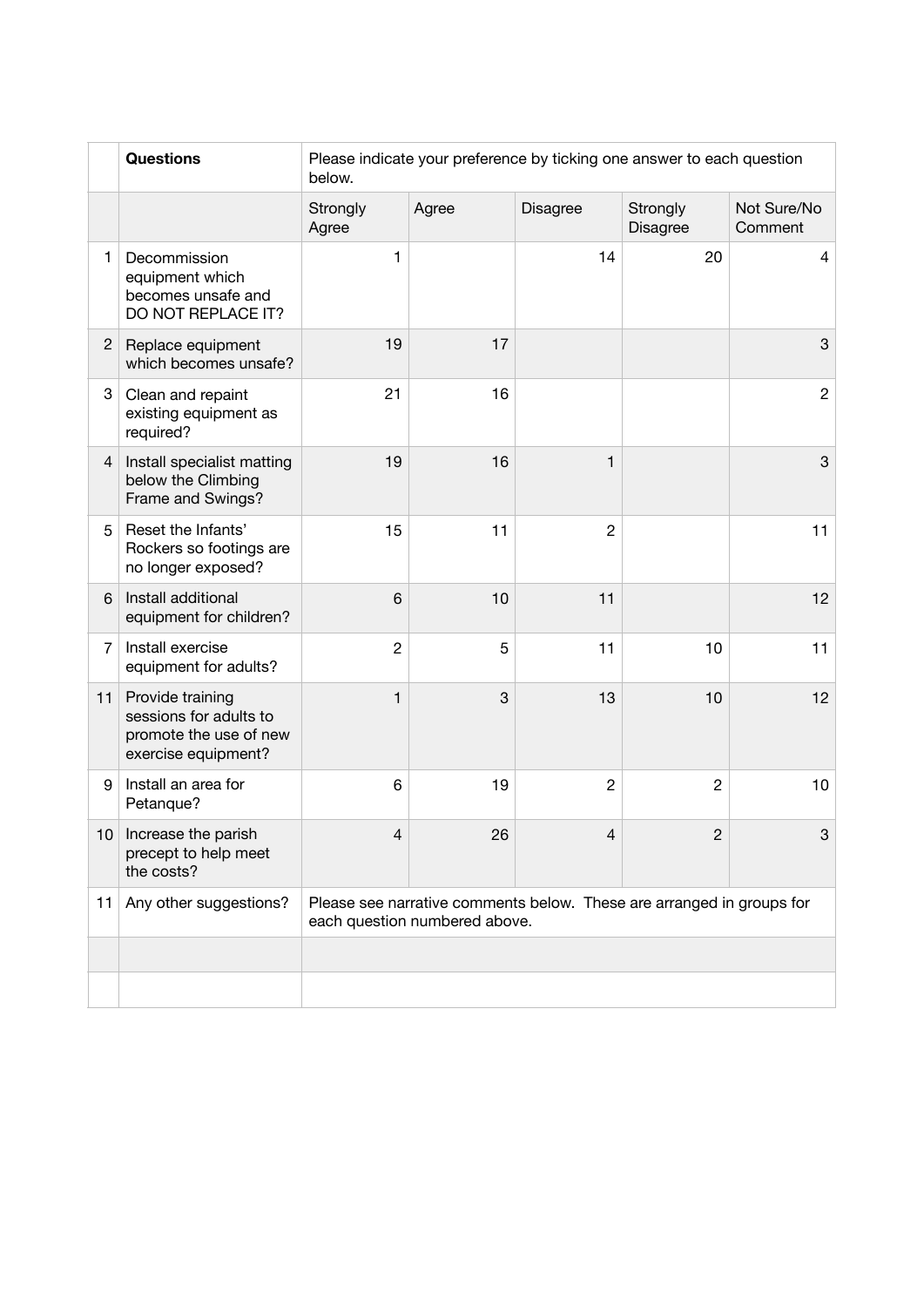## **NARRATIVE COMMENTS**:

1. We should maintain our equipment as it's a village facility - also for future generations.

We use the play equipment regularly with our grandchildren. It is a valuable village asset which should be preserved.

2. Does (all the equipment) need replacing and installing new (wooden?) play equipment? Whole area revamp? Picnic tables? Wild flower meadow? Maybe (a) whole village project for 2020/21 with lottery anniversary (funding)?

5. Surely it's easier to raise the immediate ground (around the rockers) with soil and turf? The concrete footings are huge.

May be better to replace (the rockers rather than reset them) if affordable.

Before resetting infant rockers, consider alternative equipment for this age group. (Our children) have used them and think they are dangerous.

Never seen (the rockers) in use! (They) seem rather old fashioned!

6. Ask the village children of all ages what they would like…and what they would use? (Consider) outdoor table tennis, netball post, basket ball post? (Consider) different area for older children?

(Consider) rugby posts?

(Consider) provision of rugby goal posts?

(Should we have) something for older teenagers?

Find out which current/other equipment is most popular. Replace ageing equipment with low maintenance kit such as half submerged tyres, wavy posts, zip wires etc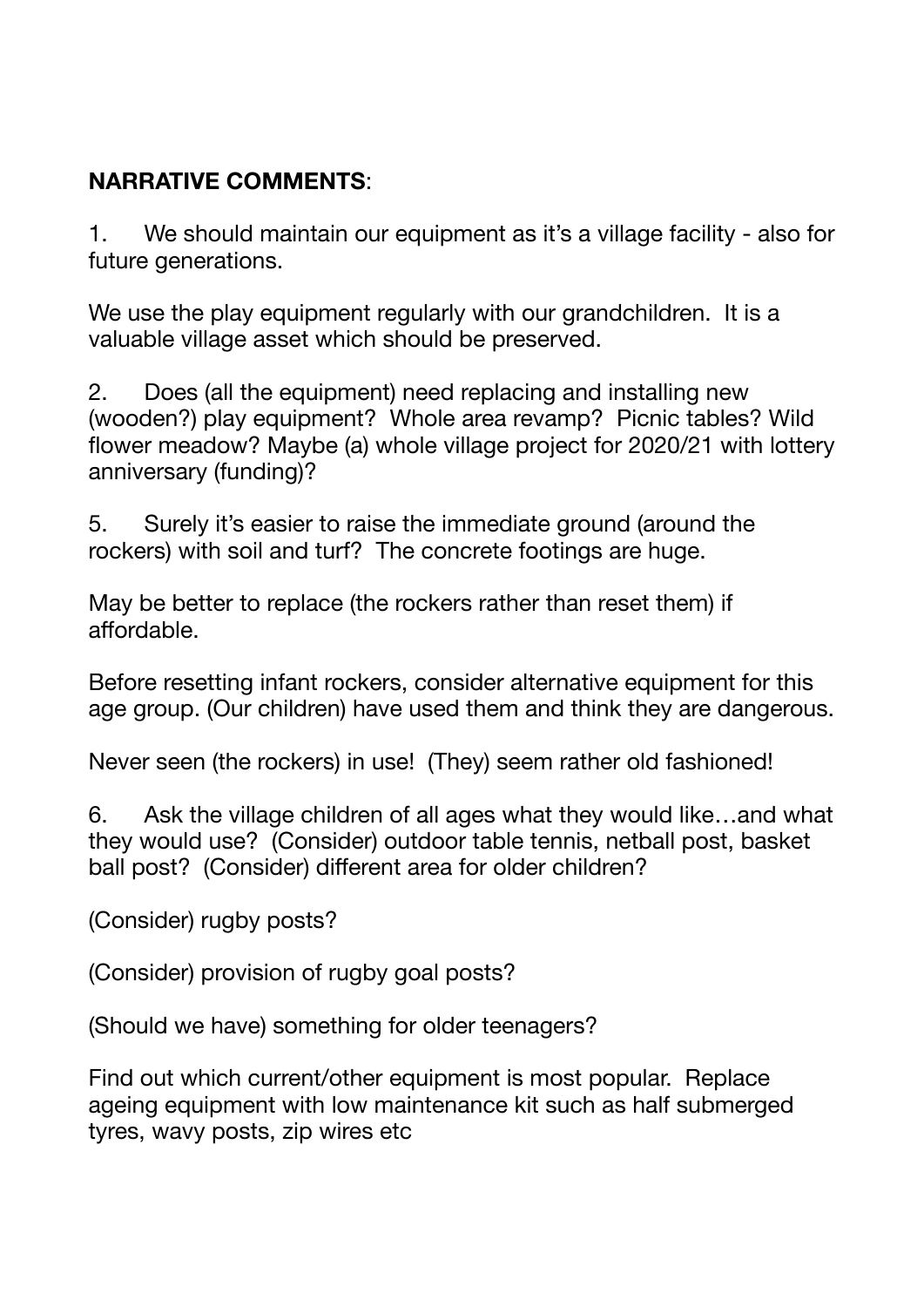(Our children) would like a skateboard ramp. (This would be) good for older kids, (a group which is) currently under-served.

(Consider installing a) couple of fixed BBQs, picnic tables. (Consider) a bouldering/climbing wall?

(Consider) a sunken trampoline? (Consider) a sand-pit with cover?

7. Little evidence of demand (for exercise equipment for adults or for training sessions on such equipment).

(The) play area is for children! I would not think it sensible to make it an area for adults too, however attractive that might be at first sight. This is one of those areas where segregation is probably safer.

8. (Are training sessions for adult equipment) necessary? (Better to select) self-explanatory equipment and have an info board near(by).

(Strongly disagree with training sessions for adults) There are plenty of low cost alternatives for those so inclined.

9. Some Clubs/Groups have a pétanque evening as part of their programme (own teams) meet at 2 venues.

Like the idea (of pétanque) but Not Sure how much maintenance would be required.

The Pub should pay (for the Petanque Pitch) as they enjoy the benefits.

The Pub should arrange this (Petanque Pitch)

10. Prior to increasing Parish precept the first action should be to understand the impact of fund-raising activities.

Agree to increase of £1,000 our annum on precept to create a sinking fund (for replacement and repair of playing equipment).

Spend only what you can afford. If extra funds are needed, raise money/seek grants and only undertake works when money is found.